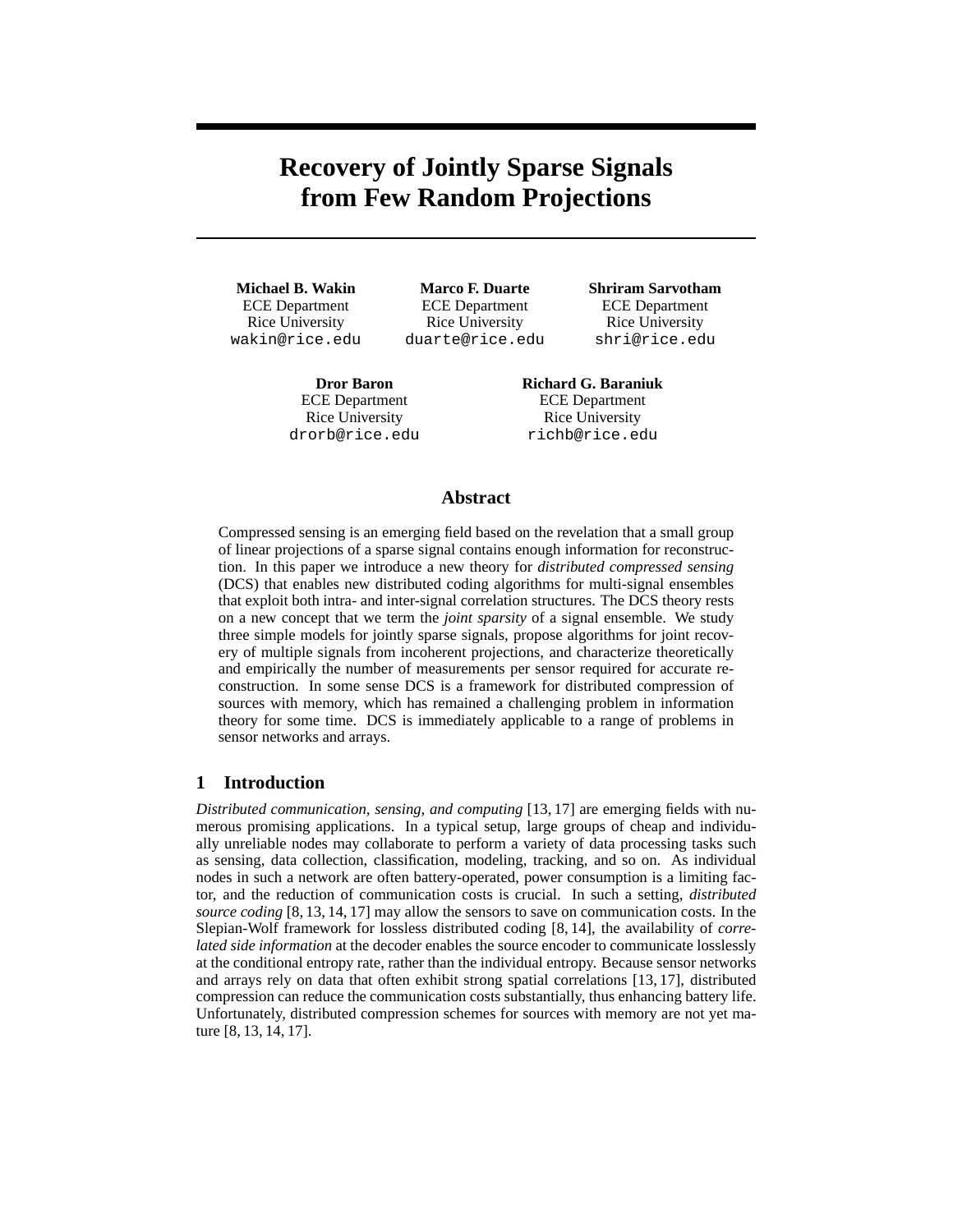We propose a new approach for distributed coding of correlated sources whose signal correlations take the form of a sparse structure. Our approach is based on another emerging field known as *compressed sensing* (CS) [4, 9]. CS builds upon the groundbreaking work of Candes et al. [4] and Donoho [9], who showed that signals that are ` *sparse* relative to a known basis can be recovered from a small number of nonadaptive linear projections onto a second basis that is incoherent with the first. (A random basis provides such incoherence with high probability. Hence CS with random projections is *universal* — the signals can be reconstructed if they are sparse relative to *any* known basis.) The implications of CS for signal acquisition and compression are very promising. With no a priori knowledge of a signal's structure, a sensor node could simultaneously acquire and compress that signal, preserving the critical information that is extracted only later at a fusion center.

In our framework for *distributed compressed sensing* (DCS), this advantage is particularly compelling. In a typical DCS scenario, a number of sensors measure signals that are each individually sparse in some basis and also correlated from sensor to sensor. Each sensor *independently* encodes its signal by projecting it onto another, incoherent basis (such as a random one) and then transmits just a few of the resulting coefficients to a single collection point. Under the right conditions, a decoder at the collection point can reconstruct each of the signals precisely. The DCS theory rests on a concept that we term the *joint sparsity* of a signal ensemble. We study in detail three simple models for jointly sparse signals, propose tractable algorithms for joint recovery of signal ensembles from incoherent projections, and characterize theoretically and empirically the number of measurements per sensor required for reconstruction. While the sensors operate entirely without collaboration, joint decoding can recover signals using far fewer measurements per sensor than would be required for separable CS recovery. This paper presents our specific results for one of the three models; the other two are highlighted in our papers [1, 2, 11].

## **2 Sparse Signal Recovery from Incoherent Projections**

In the traditional CS setting, we consider a single signal  $x \in \mathbb{R}^N$ , which we assume to be sparse in a known orthonormal basis or frame  $\Psi = [\psi_1, \psi_2, \dots, \psi_N]$ . That is,  $x = \Psi \theta$ for some  $\theta$ , where  $\|\theta\|_0 = K$  holds.<sup>1</sup> The signal x is observed indirectly via an M  $\times$ N measurement matrix  $\Phi$ , where  $M \leq N$ . We let  $y = \Phi x$  be the observation vector, consisting of the  $M$  inner products of the measurement vectors against the signal. The  $M$ rows of  $\Phi$  are the measurement vectors, against which the signal is projected. These rows are chosen to be *incoherent* with  $\Psi$  — that is, they each have non-sparse expansions in the basis  $\Psi$  [4, 9]. In general,  $\Phi$  meets the necessary criteria when its entries are drawn *randomly*, for example independent and identically distributed (i.i.d.) Gaussian.

Although the equation  $y = \Phi x$  is underdetermined, it is possible to recover x from y under certain conditions. In general, due to the incoherence between  $\Phi$  and  $\Psi$ ,  $\theta$  can be recovered by solving the  $\ell_0$  optimization problem

$$
\theta = \arg \min \|\theta\|_0 \quad \text{s.t. } y = \Phi \Psi \theta.
$$

In principle, remarkably few random measurements are required to recover a K-sparse signal via  $\ell_0$  minimization. Clearly, more than K measurements must be taken to avoid ambiguity; in theory,  $K + 1$  random measurements will suffice [2]. Unfortunately, solving this  $\ell_0$  optimization problem appears to be NP-hard [6], requiring a combinatorial enumeration of the  $\binom{N}{K}$  possible sparse subspaces for  $\theta$ .

The amazing revelation that supports the CS theory is that a much simpler problem yields an equivalent solution (thanks again to the incoherence of the bases): we need only solve

<sup>&</sup>lt;sup>1</sup>The  $\ell_0$  "norm"  $\|\theta\|_0$  merely counts the number of nonzero entries in the vector  $\theta$ . CS theory also applies to signals for which  $\|\theta\|_p \leq K$ , where  $0 < p \leq 1$ ; such extensions for DCS are a topic of ongoing research.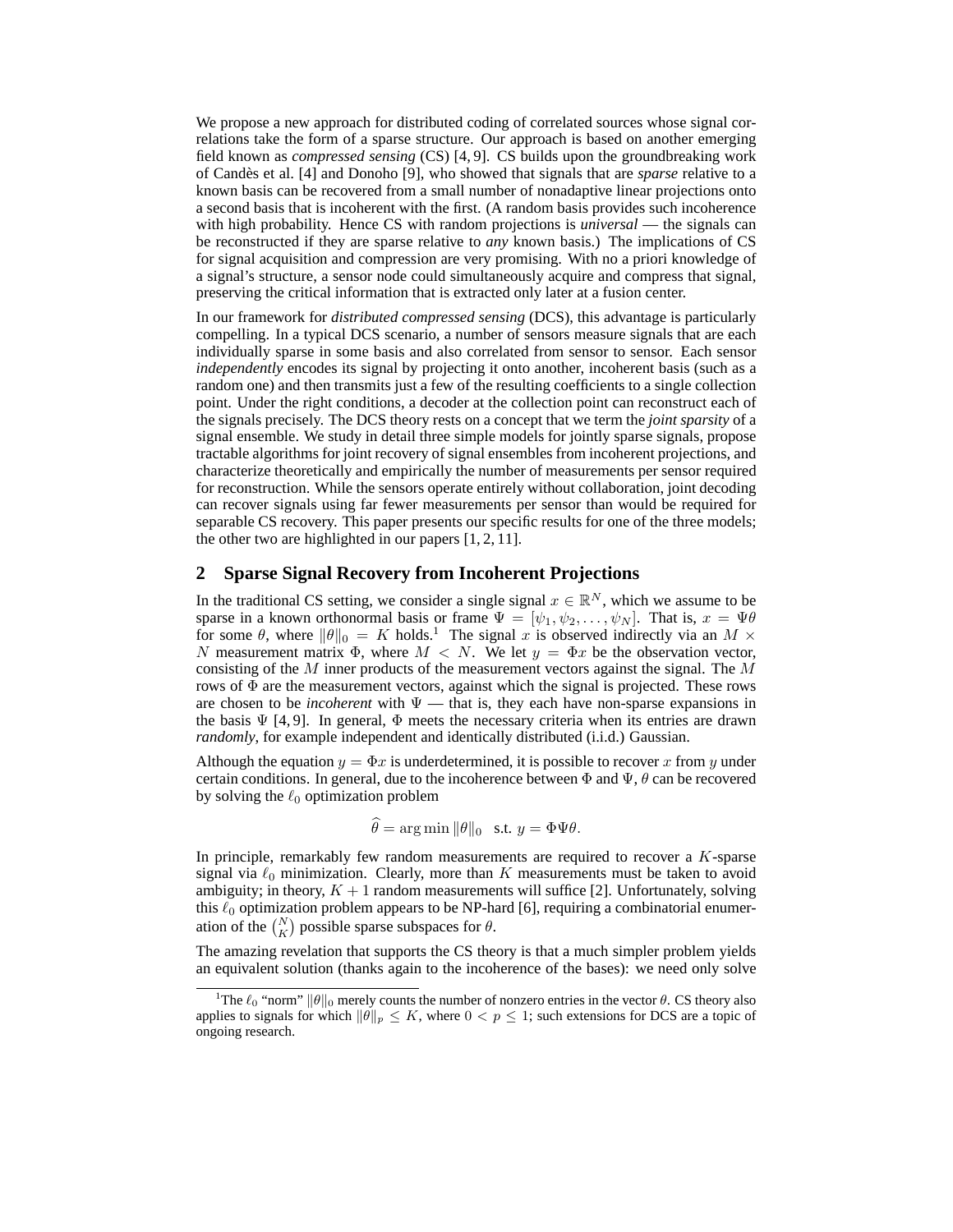for the  $\ell_1$ -sparsest vector  $\theta$  that agrees with the observed coefficients y [4, 9]

$$
\theta = \arg \min \|\theta\|_1 \quad \text{s.t. } y = \Phi \Psi \theta.
$$

This optimization problem, known also as Basis Pursuit (BP) [7], is significantly more tractable and can be solved with traditional linear programming techniques. There is no free lunch, however; more than  $K + 1$  measurements will be required in order to recover sparse signals. In general, there exists a constant oversampling factor  $c = c(K, N)$  such that  $cK$  measurements suffice to recover x with very high probability [4, 9]. Commonly quoted as  $c = O(\log(N))$ , we have found that  $c \approx \log_2(1 + N/K)$  provides a useful rule-of-thumb [2]. At the expense of slightly more measurements, greedy algorithms have also been developed to recover  $x$  from  $y$ . One example, known as Orthogonal Matching Pursuit (OMP) [15], requires  $c \approx 2 \ln(N)$ . We exploit both BP and greedy algorithms for recovering jointly sparse signals.

## **3 Joint Sparsity Models**

In this section, we generalize the notion of a signal being sparse in some basis to the notion of an ensemble of signals being *jointly sparse*. We consider three different *joint sparsity models* (JSMs) that apply in different situations. In most cases, each signal is itself sparse, and so we could use the CS framework from above to encode and decode each one separately. However, there also exists a framework wherein a *joint representation* for the ensemble uses fewer total vectors.

We use the following notation for our signal ensembles and measurement model. Denote the *signals* in the ensemble by  $x_j$ ,  $j \in \{1, 2, ..., J\}$ , and assume that each signal  $x_j \in \mathbb{R}^N$ . We assume that there exists a known *sparse basis*  $\hat{\Psi}$  for  $\mathbb{R}^N$  in which the  $x_j$  can be sparsely represented. Denote by  $\Phi_j$  the *measurement matrix* for signal j;  $\Phi_j$  is  $M_j \times N$  and, in general, the entries of  $\Phi_i$  are different for each j. Thus,  $y_i = \Phi_i x_i$  consists of  $M_i < N$ *incoherent measurements* of  $x_i$ .

**JSM-1: Sparse common component + innovations.** In this model, all signals share a *common* sparse component while each individual signal contains a sparse *innovation* component; that is,

$$
x_j = z_C + z_j, \ \ j \in \{1, 2, \dots, J\}
$$

with

 $z_C = \Psi \theta_C, \|\theta_C\|_0 = K$  and  $z_j = \Psi \theta_j, \|\theta_j\|_0 = K_j$ .

Thus, the signal  $z_C$  is common to all of the  $x_j$  and has sparsity K in basis Ψ. The signals  $z_j$  are the unique portions of the  $x_j$  and have sparsity  $K_j$  in the same basis. A practical situation well-modeled by JSM-1 is a group of sensors measuring temperatures at a number of outdoor locations throughout the day. The temperature readings  $x_j$  have both temporal (intra-signal) and spatial (inter-signal) correlations. Global factors, such as the sun and prevailing winds, could have an effect  $z_C$  that is both common to all sensors and structured enough to permit sparse representation. More local factors, such as shade, water, or animals, could contribute localized innovations  $z_i$  that are also structured (and hence sparse). Similar scenarios could be imagined for a network of sensors recording other phenomena that change smoothly in time and in space and thus are highly correlated.

**JSM-2: Common sparse supports.** In this model, all signals are constructed from the same sparse set of basis vectors, but with different coefficients; that is,

$$
x_j = \Psi \theta_j, \quad j \in \{1, 2, \dots, J\},\
$$

where each  $\theta_i$  is supported only on the same  $\Omega \subset \{1, 2, ..., N\}$  with  $|\Omega| = K$ . Hence, all signals have  $\ell_0$  sparsity of K, and all are constructed from the same K basis elements, but with arbitrarily different coefficients. A practical situation well-modeled by JSM-2 is where multiple sensors acquire the same signal but with phase shifts and attenuations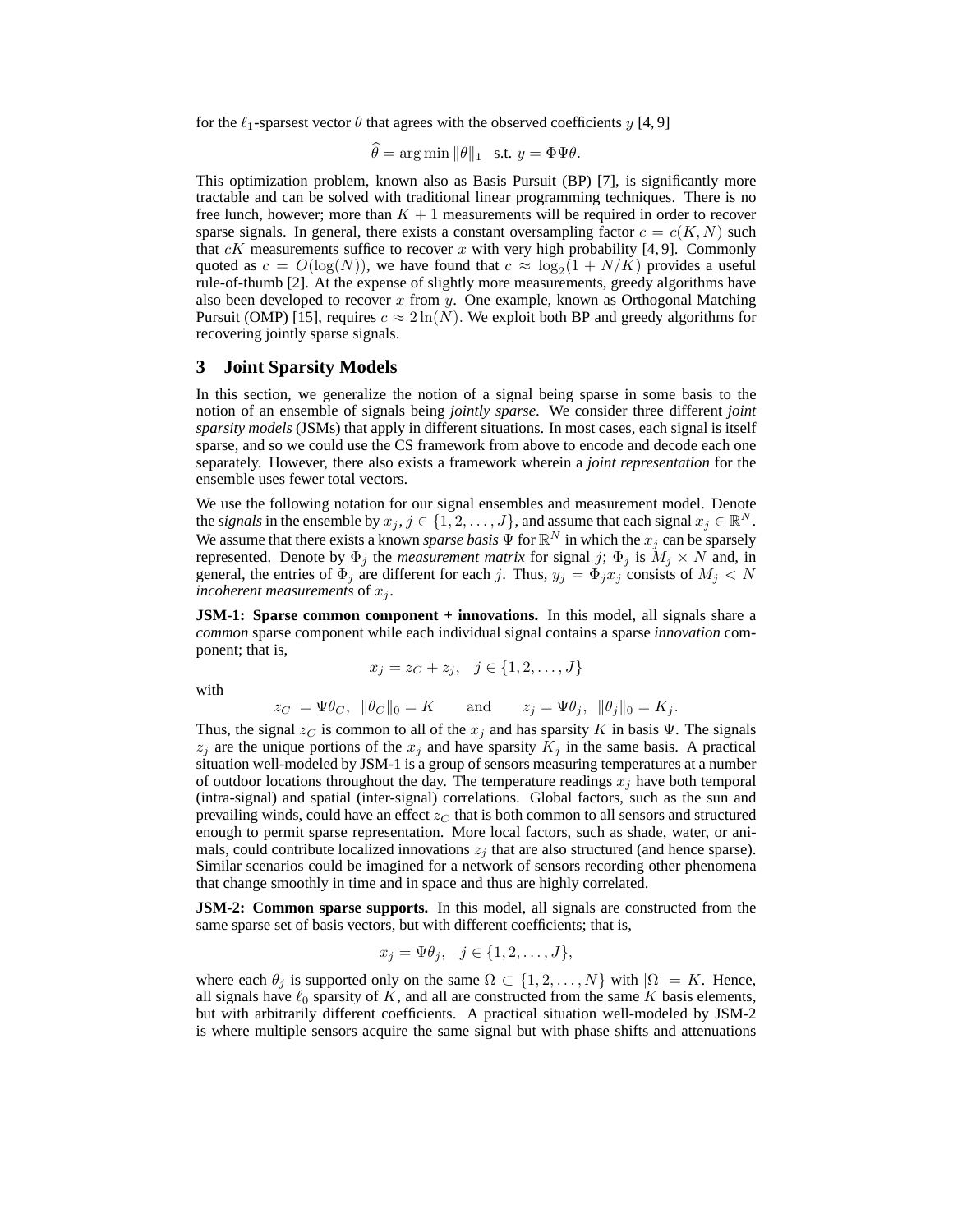caused by signal propagation. In many cases it is critical to recover each one of the sensed signals, such as in many acoustic localization and array processing algorithms. Another useful application for JSM-2 is MIMO communication [16].

**JSM-3: Nonsparse common + sparse innovations.** This model extends JSM-1 so that the common component need no longer be sparse in any basis; that is,

$$
x_j = z_C + z_j, \ \ j \in \{1, 2, \dots, J\}
$$

with

 $z_C = \Psi \theta_C$  and  $z_j = \Psi \theta_j$ ,  $\|\theta_j\|_0 = K_j$ ,

but  $z<sub>C</sub>$  is not necessarily sparse in the basis Ψ. We also consider the case where the supports of the innovations are shared for all signals, which extends JSM-2. A practical situation well-modeled by JSM-3 is where several sources are recorded by different sensors together with a background signal that is not sparse in any basis. Consider, for example, a computer vision-based verification system in a device production plant. Cameras acquire snapshots of components in the production line; a computer system then checks for failures in the devices for quality control purposes. While each image could be extremely complicated, the ensemble of images will be highly correlated, since each camera is observing the same device with minor (sparse) variations. JSM-3 could also be useful in some non-distributed scenarios. For example, it motivates the compression of data such as video, where the innovations or differences between video frames may be sparse, even though a single frame may not be very sparse. In general, JSM-3 may be invoked for ensembles with significant inter-signal correlations but insignificant intra-signal correlations.

## **4 Recovery of Jointly Sparse Signals**

In a setting where a network or array of sensors may encounter a collection of jointly sparse signals, and where a centralized reconstruction algorithm is feasible, the number of incoherent measurements required by each sensor can be reduced. For each JSM, we propose algorithms for joint signal recovery from incoherent projections and characterize theoretically and empirically the number of measurements per sensor required for accurate reconstruction. We focus in particular on JSM-3 in this paper but also overview our results for JSMs 1 and 2, which are discussed in further detail in our papers [1, 2, 11].

#### **4.1 JSM-1: Sparse common component + innovations**

For this model (see also [1, 2]), we have proposed an analytical framework inspired by the principles of information theory. This allows us to characterize the measurement rates  $M_i$ required to *jointly* reconstruct the signals  $x_j$ . The measurement rates relate directly to the signals' *conditional sparsities*, in parallel with the Slepian-Wolf theory. More specifically, we have formalized the following intuition. Consider the simple case of  $J = 2$  signals. By employing the CS machinery, we might expect that (*i*)  $(K + K_1)c$  coefficients suffice to reconstruct  $x_1$ , (*ii*)  $(K+K_2)c$  coefficients suffice to reconstruct  $x_2$ , yet only (*iii*)  $(K+K_1+$  $K_2$ )c coefficients should suffice to reconstruct both  $x_1$  and  $x_2$ , since we have  $K + K_1 + K_2$ nonzero elements in  $x_1$  and  $x_2$ . In addition, given the  $(K + K_1)c$  measurements for  $x_1$ as side information, and assuming that the partitioning of  $x_1$  into  $z_C$  and  $z_1$  is known,  $cK_2$  measurements that describe  $z_2$  should allow reconstruction of  $x_2$ . Formalizing these arguments allows us to establish theoretical lower bounds on the required measurement rates at each sensor; Fig.1(a) shows such a bound for the case of  $J = 2$  signals.

We have also established upper bounds on the required measurement rates  $M_i$  by proposing a specific algorithm for reconstruction [1]. The algorithm uses carefully designed measurement matrices  $\Phi_i$  (in which some rows are identical and some differ) so that the resulting measurements can be combined to allow step-by-step recovery of the sparse components. The theoretical rates  $M_i$  are below those required for separable CS recovery of each signal  $x_j$  (see Fig. 1(a)). We also proposed a reconstruction technique based on a single execution of a linear program, which seeks the sparsest components  $[z<sub>C</sub>; z<sub>1</sub>; \ldots z<sub>J</sub>]$  that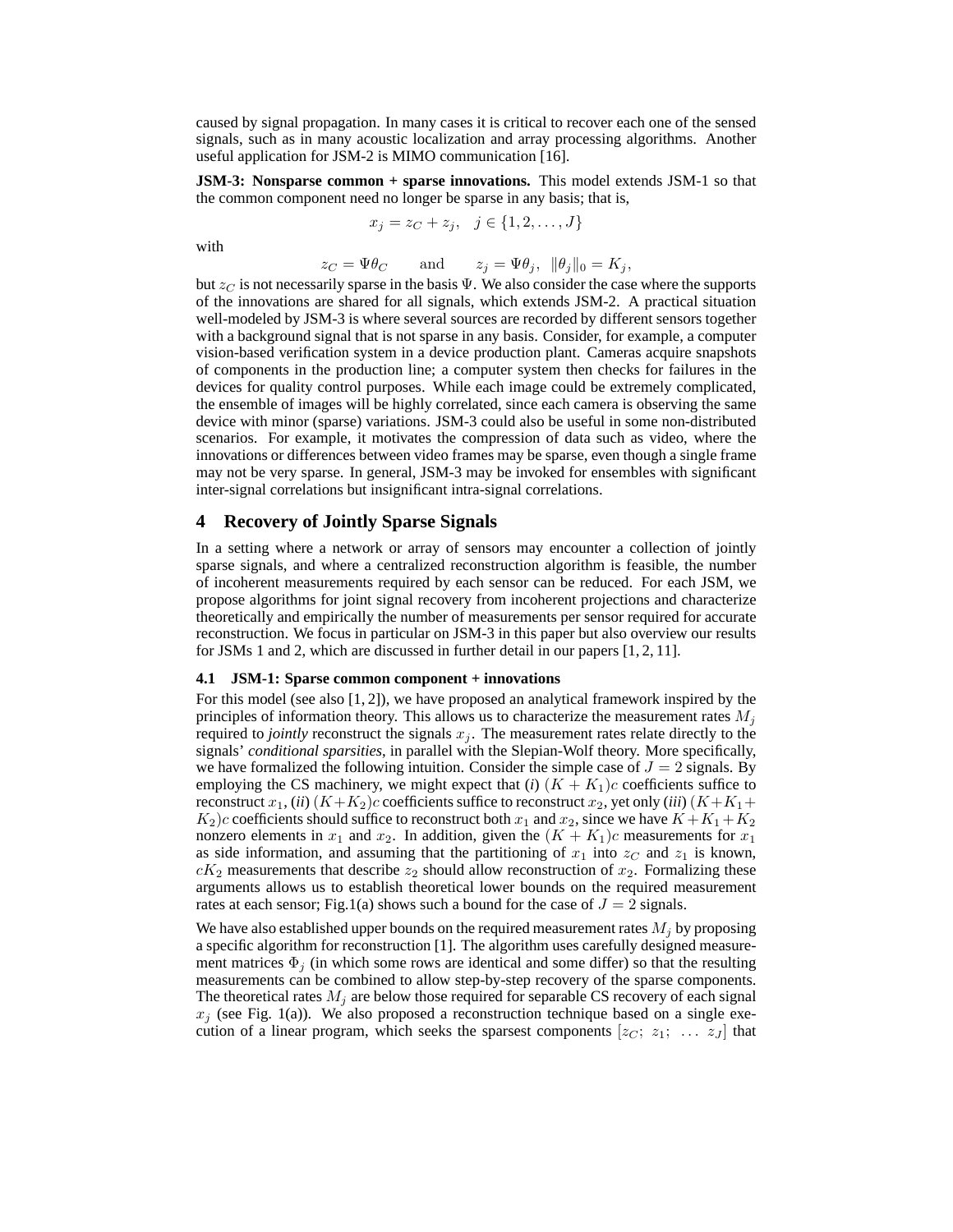

Figure 1: (a) Converse bounds and achievable measurement rates for  $J = 2$  signals with common sparse component and sparse innovations (JSM-1). We fix signal lengths  $N = 1000$  and sparsities  $K = 200, K_1 = K_2 = 50$ . The measurement rates  $R_i := M_i/N$  reflect the number of measurements normalized by the signal length. Blue curves indicate our theoretical and anticipated converse bounds; red indicates <sup>a</sup> provably achievable region, and pink denotes the rates required for separable CS signal reconstruction. (b) Reconstructing a signal ensemble with common sparse supports (JSM-2). We plot the probability of perfect reconstruction via DCS-SOMP (solid lines) and independent CS reconstruction (dashed lines) as <sup>a</sup> function of the number of measurements per signal M and the number of signals J. We fix the signal length to  $N = 50$  and the sparsity to  $K = 5$ . An oracle encoder that knows the positions of the large coefficients would use 5 measurements per signal.

account for the observed measurements. Numerical simulations support such an approach (see Fig.1(a)). Future work will extend JSM-1 to  $\ell_p$ -compressible signals,  $0 < p \leq 1$ .

### **4.2 JSM-2: Common sparse supports**

Under the JSM-2 signal ensemble model (see also [2, 11]), independent recovery of each signal via  $\ell_1$  minimization would require cK measurements per signal. However, algorithms inspired by conventional greedy pursuit algorithms (such as OMP [15]) can substantially reduce this number. In the single-signal case, OMP iteratively constructs the sparse support set  $\Omega$ ; decisions are based on inner products between the columns of  $\Phi\Psi$ and a residual. In the multi-signal case, there are more clues available for determining the elements of  $\Omega$ .

To establish a theoretical justification for our approach, we first proposed a simple One-Step Greedy Algorithm (OSGA) [11] that combines all of the measurements and seeks the largest correlations with the columns of the  $\Phi_j \Psi$ . We established that, assuming that  $\Phi_j$ has i.i.d. Gaussian entries and that the nonzero coefficients in the  $\theta_i$  are i.i.d. Gaussian, then with  $M \geq 1$  measurements per signal, OSGA recovers  $\Omega$  with probability approaching 1 as  $J \to \infty$ . Moreover, with  $M \geq K$  measurements per signal, OSGA recovers all  $x_i$  with probability approaching 1 as  $J \to \infty$ . This meets the theoretical lower bound for  $M_i$ .

In practice, OSGA can be improved using an iterative greedy algorithm. We proposed a simple variant of Simultaneous Orthogonal Matching Pursuit (SOMP) [16] that we term DCS-SOMP [11]. For this algorithm, Fig. 1(b) plots the performance as the number of sensors varies from  $J = 1$  to 32. We fix the signal lengths at  $N = 50$  and the sparsity of each signal to  $K = 5$ . With DCS-SOMP, for perfect reconstruction of all signals the average number of measurements per signal decreases as a function of  $J$ . The trend suggests that, for very large  $J$ , close to  $K$  measurements per signal should suffice. On the contrary, with independent CS reconstruction, for perfect reconstruction of all signals the number of measurements per sensor *increases* as a function of J. This surprise is due to the fact that each signal will experience an independent probability  $p \leq 1$  of successful reconstruction; therefore the overall probability of complete success is  $p<sup>J</sup>$ . Consequently, each sensor must compensate by making additional measurements.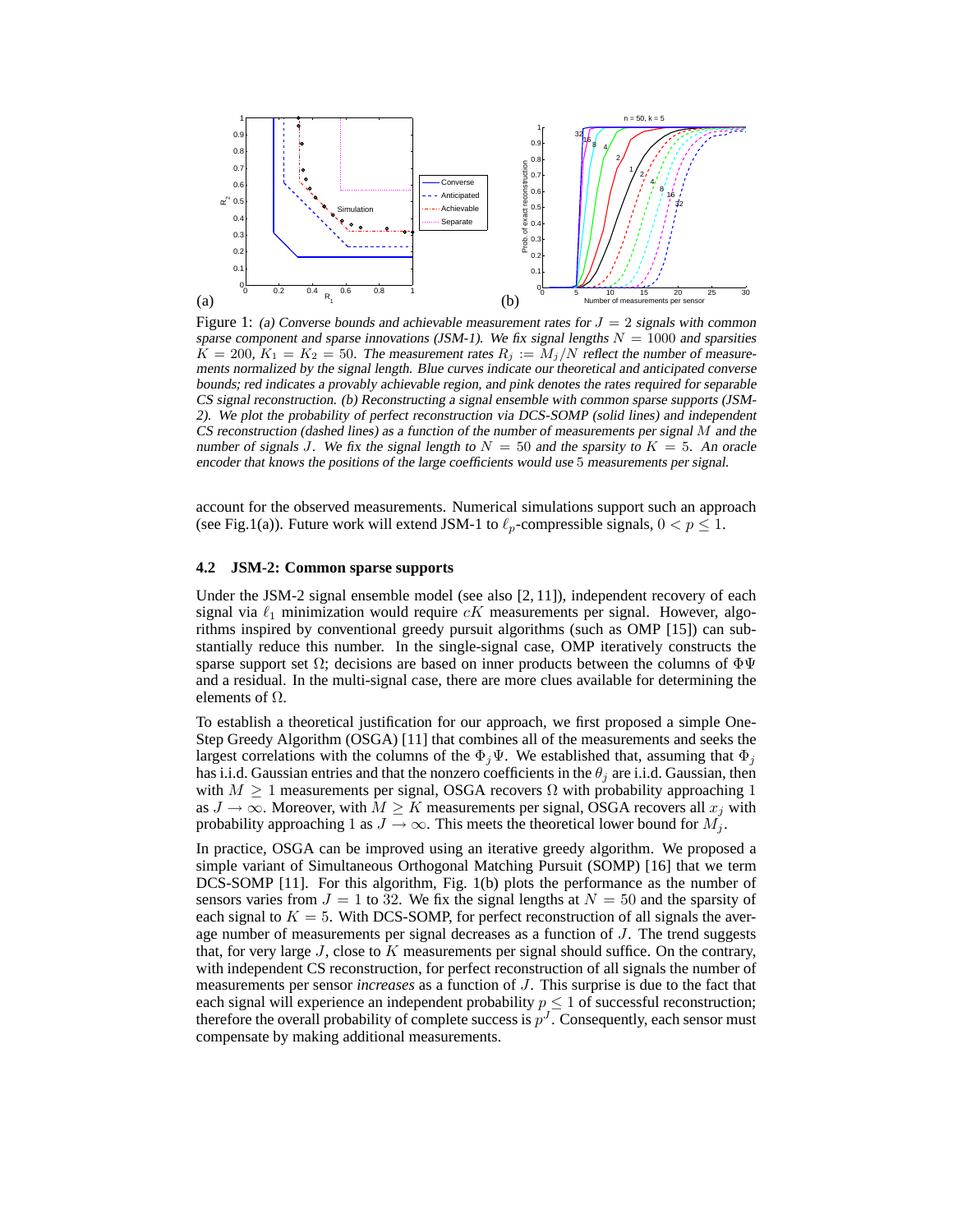#### **4.3 JSM-3: Nonsparse common + sparse innovations**

The JSM-3 signal ensemble model provides a particularly compelling motivation for joint recovery. Under this model, no individual signal  $x_j$  is sparse, and so separate signal recovery would require fully  $N$  measurements per signal. As in the other JSMs, however, the commonality among the signals makes it possible to substantially reduce this number.

Our recovery algorithms are based on the observation that if the common component  $z_C$ were known, then each innovation  $z_j$  could be estimated using the standard single-signal CS machinery on the adjusted measurements  $y_j - \Phi_j z_c = \Phi_j z_j$ . While  $z_c$  is not known in advance, it can be *estimated* from the measurements. In fact, across all J sensors, a total of  $\sum_j M_j$  random projections of  $z_C$  are observed (each corrupted by a contribution from one of the  $z_j$ ). Since  $z_c$  is not sparse, it cannot be recovered via CS techniques, but when the number of measurements is sufficiently large ( $\sum_j M_j \gg N$ ),  $z_C$  can be estimated using standard tools from linear algebra. A key requirement for such a method to succeed in recovering  $z_C$  is that each  $\Phi_j$  be different, so that their rows combine to span all of  $\mathbb{R}^N$ . In the limit,  $z_C$  can be recovered while still allowing each sensor to operate at the minimum measurement rate dictated by the  $\{z_i\}$ . A prototype algorithm, which we name Transpose Estimation of Common Component (TECC), is listed below, where we assume that each measurement matrix  $\Phi_j$  has i.i.d.  $\mathcal{N}(0, \sigma_j^2)$  entries.

## **TECC Algorithm for JSM-3**

1. **Estimate common component:** Define the matrix  $\widehat{\Phi}$  as the concatenation of the regularized individual measurement matrices  $\widehat{\Phi}_j = \frac{1}{M_{ij}}$  $\frac{1}{M_j \sigma_j^2} \Phi_j$ , that is,  $\Phi = [\Phi_1, \Phi_2, \dots, \Phi_J].$ 

Calculate the estimate of the common component as  $\hat{z}_C = \frac{1}{J} \hat{\Phi}^T y$ .

- 2. **Estimate measurements generated by innovations:** Using the previous estimate, subtract the contribution of the common part on the measurements and generate estimates for the measurements caused by the innovations for each signal:  $\hat{y}_j = y_j - \Phi_j \hat{z}_C$ .
- 3. **Reconstruct innovations:** Using a standard single-signal CS reconstruction algorithm, obtain estimates of the innovations  $\hat{z}_j$  from the estimated innovation measurements  $\hat{y}_j$ .
- 4. **Obtain signal estimates:** Sum the above estimates, letting  $\hat{x}_j = \hat{z}_C + \hat{z}_j$ .

The following theorem shows that asymptotically, by using the TECC algorithm, each sensor need only measure at the rate dictated by the sparsity  $K_i$ .

**Theorem 1** [2] *Assume that the nonzero expansion coefficients of the sparse innovations* z<sup>j</sup> *are i.i.d. Gaussian random variables and that their locations are uniformly distributed on* {1, 2,...,N}*. Then the following statements hold:*

- *1. Let the measurement matrices*  $\Phi_j$  *contain i.i.d.*  $\mathcal{N}(0, \sigma_j^2)$  *entries with*  $M_j \geq K_j + 1$ 1*. Then each signal* x<sup>j</sup> *can be recovered using the TECC algorithm with probability approaching* 1 *as*  $J \rightarrow \infty$ *.*
- *2. Let*  $\Phi_j$  *be a measurement matrix with*  $M_j \leq K_j$  *for some*  $j \in \{1, 2, ..., J\}$ *. Then with probability* 1*, the signal*  $x_j$  *cannot be uniquely recovered by any algorithm for any J.*

For large J, the measurement rates permitted by Statement 1 are the lowest possible for *any* reconstruction strategy on JSM-3 signals, even neglecting the presence of the nonsparse component. Thus, Theorem 1 provides a tight achievable and converse for JSM-3 signals. The CS technique employed in Theorem 1 involves combinatorial searches for estimating the innovation components. More efficient techniques could also be employed (including several proposed for CS in the presence of noise [3, 5, 7, 10, 12]).

While Theorem 1 suggests the theoretical gains from joint recovery as  $J \to \infty$ , practical gains can also be realized with a moderate number of sensors. For example, suppose in the TECC algorithm that the initial estimate  $\hat{z}_C$  is not accurate enough to enable correct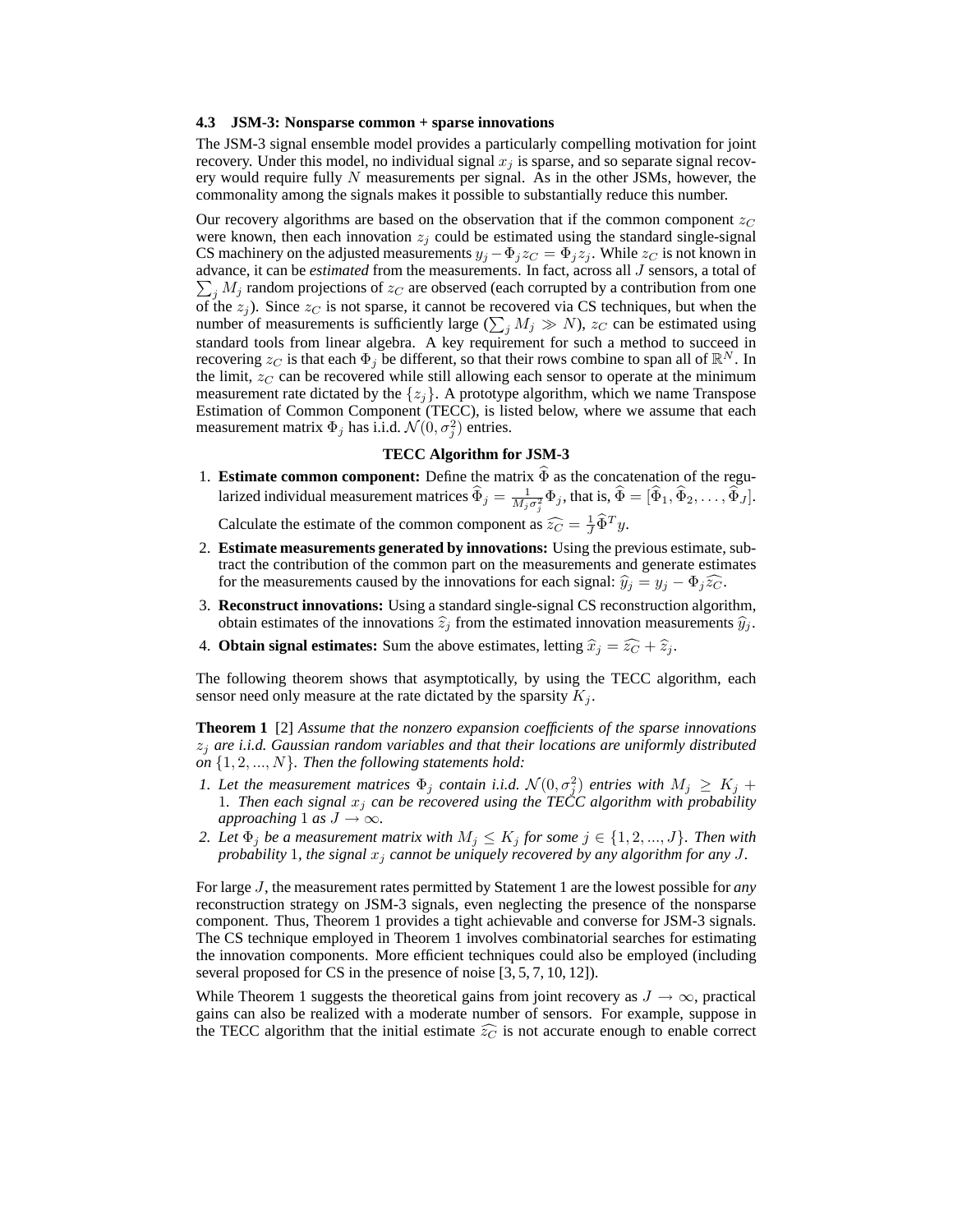identification of the sparse innovation supports  $\{\Omega_i\}$ . In such a case, it may still be possible for a rough approximation of the innovations  $\{z_j\}$  to help refine the estimate  $\widehat{z}_C$ . This in turn could help to refine the estimates of the innovations. Since each component helps to estimate the others, we propose an iterative algorithm for JSM-3 recovery. The Alternating Common and Innovation Estimation (ACIE) algorithm exploits the observation that once the basis vectors comprising the innovation  $z_i$  have been identified in the index set  $\Omega_i$ , their effect on the measurements  $y_i$  can be removed to aid in estimating  $z_C$ .

#### **ACIE Algorithm for JSM-3**

- 1. **Initialize:** Set  $\widehat{\Omega}_i = \emptyset$  for each j. Set the iteration counter  $\ell = 1$ .
- 2. **Estimate common component:** Let  $\Phi_{j,\hat{\Omega}_j}$  be the  $M_j \times |\Omega_j|$  submatrix obtained by sampling the columns  $\widehat{\Omega}_j$  from  $\Phi_j$  and construct an  $M_j \times (M_j - |\widehat{\Omega}_j|)$  matrix  $Q_j = [q_{j,1} \dots q_{j,M_j-|\widehat{\Omega}_j|}]$  having orthonormal columns that span the orthogonal complement of colspan $(\Phi_{j,\hat{\Omega}_j})$ . Remove the projection of the measurements into the aforementioned span to obtain measurements caused exclusively by vectors not in  $\Omega_j$ , letting  $\widetilde{y}_j = Q_j^T y_j$  and  $\widetilde{\Phi}_j = Q_j^T \Phi_j$ . Use the modified measurements  $\widetilde{Y} = \begin{bmatrix} \widetilde{y}_1^T \ \widetilde{y}_2^T \ \ldots \ \widetilde{y}_J^T \end{bmatrix}^T$ and modified holographic basis  $\widetilde{\Phi} = \begin{bmatrix} \widetilde{\Phi}_1^T \ \widetilde{\Phi}_2^T \ \dots \ \widetilde{\Phi}_J^T \end{bmatrix}$  $\int_0^T$  to refine the estimate of the measurements caused by the common part of the signal, setting  $\widetilde{z}_C = \widetilde{\Phi}^{\dagger} \widetilde{Y}$ , where  $A^{\dagger} = (A^T A)^{-1} A^T$  denotes the pseudoinverse of matrix  $A$ .
- 3. **Estimate innovation supports:** For each signal j, subtract  $\widetilde{z}_C$  from the measurements,  $\hat{y}_j = y_j - \Phi_j \tilde{z}_C$ , and estimate the sparse support of each innovation  $\hat{\Omega}_j$ .
- 4. **Iterate:** If  $\ell < L$ , a preset number of iterations, then increment  $\ell$  and return to Step 2. Otherwise proceed to Step 5.
- 5. **Estimate innovation coefficients:** For each signal j, estimate the coefficients for the indices in  $\widehat{\Omega}_j$ , setting  $\widehat{\theta}_{j,\widehat{\Omega}_j} = \Phi_{j,\widehat{\Omega}_j}^{\dagger}(y_j - \Phi_j \widetilde{z_C})$ , where  $\widehat{\theta}_{j,\widehat{\Omega}_j}$  is a sampled version of the innovation's sparse coefficient vector estimate  $\widehat{\theta}_i$ .
- 6. **Reconstruct signals:** Estimate each signal as  $\hat{x}_j = \widetilde{z}_C + \hat{z}_j = \widetilde{z}_C + \Phi_j \widehat{\theta}_j$ .

In the case where the innovation support estimate is correct ( $\hat{\Omega}_j = \Omega_j$ ), the measurements  $\widetilde{y}_j$  will describe only the common component  $z_C$ . If this is true for every signal j and the number of remaining measurements  $\sum_j M_j - KJ \ge N$ , then  $z_C$  can be perfectly recovered in Step 2. Because it may be difficult to correctly obtain all  $\Omega_i$  in the first iteration, we find it preferable to run the algorithm for several iterations.

Fig. 2(a) shows that, for sufficiently large  $J$ , we can recover all of the signals with significantly fewer than  $N$  measurements per signal. We note the following behavior in the graph. First, as  $J$  grows, it becomes more difficult to perfectly reconstruct all  $J$  signals. We believe this is inevitable, because even if  $z<sub>C</sub>$  were known without error, then perfect ensemble recovery would require the successful execution of J *independent* runs of OMP. Second, for small  $J$ , the probability of success can decrease at high values of  $M$ . We believe this is due to the fact that initial errors in estimating  $z_C$  may tend to be somewhat sparse (since  $\widehat{z_C}$ roughly becomes an average of the signals  $\{x_i\}$ , and these sparse errors can mislead the subsequent OMP processes. For more moderate  $M$ , it seems that the errors in estimating  $z_{\text{C}}$  (though greater) tend to be less sparse. We expect that a more sophisticated algorithm could alleviate such a problem, and we note that the problem is also mitigated at higher J.

Fig. 2(b) shows that when the sparse innovations share common supports we see an even greater savings. As a point of reference, a traditional approach to signal encoding would require 1600 total measurements to reconstruct these  $J = 32$  nonsparse signals of length  $N = 50$ . Our approach requires only about 10 per sensor for a total of 320 measurements.